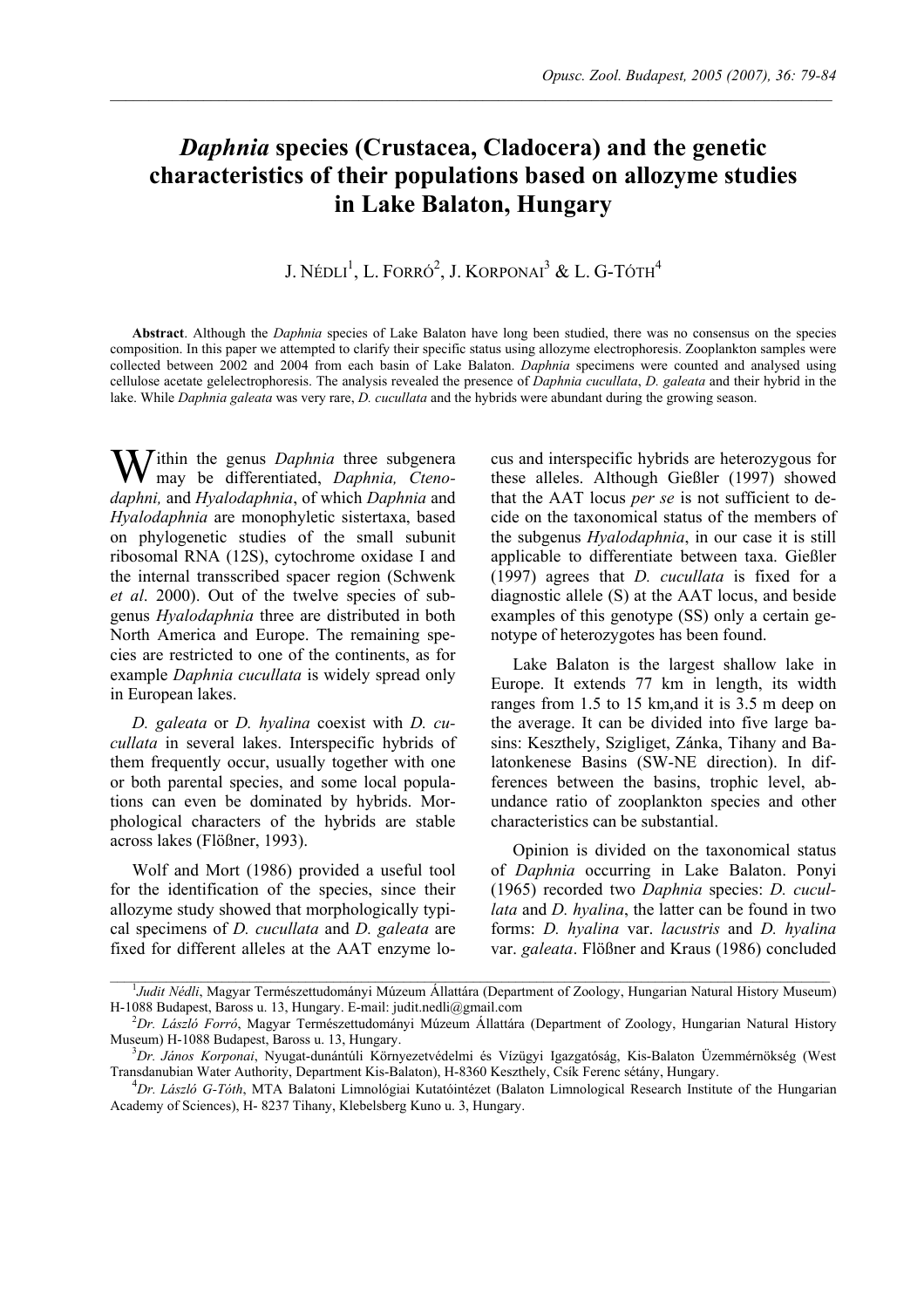that these are actually the hybrid forms of *D. cucullata* and *D. galeata*. Later, Flößner (1993) named this form *Daphnia (Daphnia) × krausi* hybr. nat. nov., and referred again to the individuals from Balaton as being *D. cucullata × D. galeata* hybrids. In his summary, Ponyi (1997) mentioned two species in the lake: *D. cucullata* G. O. Sars, 1862 and *Daphnia galeata* G. O. Sars, 1864.

The main object of the present study was to clarify the controversy over the taxonomical status of *Daphnia* in Lake Balaton. Beside that we aimed to investigate the seasonal dynamics of the different *Daphnia* taxa and to describe the populations' genetic characteristics.

# **MATERIALS AND METHODS**

#### **Allozyme studies**

Zooplankton for the genetic analysis were collected with a towed plankton net ( $60 \times 60$  cm netframe, 200 µm mesh size) from each of the five basins of Lake Balaton. We towed the net with a motorboat altering the speed, in order to cover the total water depth. Gravid females were picked up randomly from the sample and stored at -65°C until processing. The analysed populations, sample locations and dates are indicated in Table 1.

To reveal allelic variance at three enzyme loci (aspartate amino transferase - AAT, phosphoglucose-isomerase - PGI and phosphogluco-mutase - PGM) cellulose acetate gelelectrophoresis (Hebert *et al*., 1989) was applied, followed by the analysis of the dataset with the programmes GenAlEx 6 (Peakall *et al.,* 2005) and TFPGA (Miller 1997). Wright's F- statistics (Wright, 1965) and clustering with Unweighted Pair Group Method, Arithmetic Mean (UPGMA) based on Nei's original genetic distances (Nei, 1972) have been used as a measure of differentiation.

#### **Zooplankton counts**

*Daphnia cucullata*, *Daphnia cucullata × galeata* and *Daphnia galeata* individuals were counted based on Flößner (1993) separately, in three of the five basins: Keszthely, Szigliget and Tihany Basin, to define the abundance of the different taxa.

Sampling was carried out every third week between 15. 04. 2002. and 07. 10. 2002. Samples for the analysis have been collected using a Schindler-Patalas plankton trap of 34 litre, and fixed with 10% formaldehyde.

Samples containing limited numbers of individuals have been counted directly, and the abundance of the different *Daphnia* species was calculated using the following formule:  $S_{ind} = Z_e / PAT/$  $34 \text{ dm}^3$ , where  $Z_e$  is the number of specimens in the sample, PAT means the number of merging the Schindler-Patalas plankton trap.

Samples, which contained a large number of animals have been diluted with distilled water to 200 ml from which five sub-samples, 5 ml apiece, were used for counting *Daphnia* individuals. If the standard deviation exceeded 10%, additional 5 ml units were included until the SD was less than 10%. In this case  $Z_e$  means the average number of individuals in sub-samples multiplied by the quotient of the total volume of the fixed sample (200 ml) and the volume of a sub-sample (5 ml).

### **RESULTS**

#### **Allozyme studies**

We analysed 1294 randomly chosen gravid female specimens (Table 1) using cellulose-acetate gelelectrophoresis, 958 of that turned out to be *D. cucullata*, 335 *D. cucullata × galeata* and only one specimen *D. galeata* (Keszthely Basin, 26.04. 2004.) according to the species specific alleles of the AAT enzyme locus. Among the male specimens we discovered 9 *D. cucullata* and 7 hybrids.

The analysis revealed four alleles  $(S, M, F, F^+)$ both on the PGI and PGM loci. The F<sup>+</sup> allele on the PGI locus was found only in hybrid populations and the  $F^+$  allele on the PGM locus was confined to one *D. cucullata* population. Mean allele frequencies are shown in Table 2.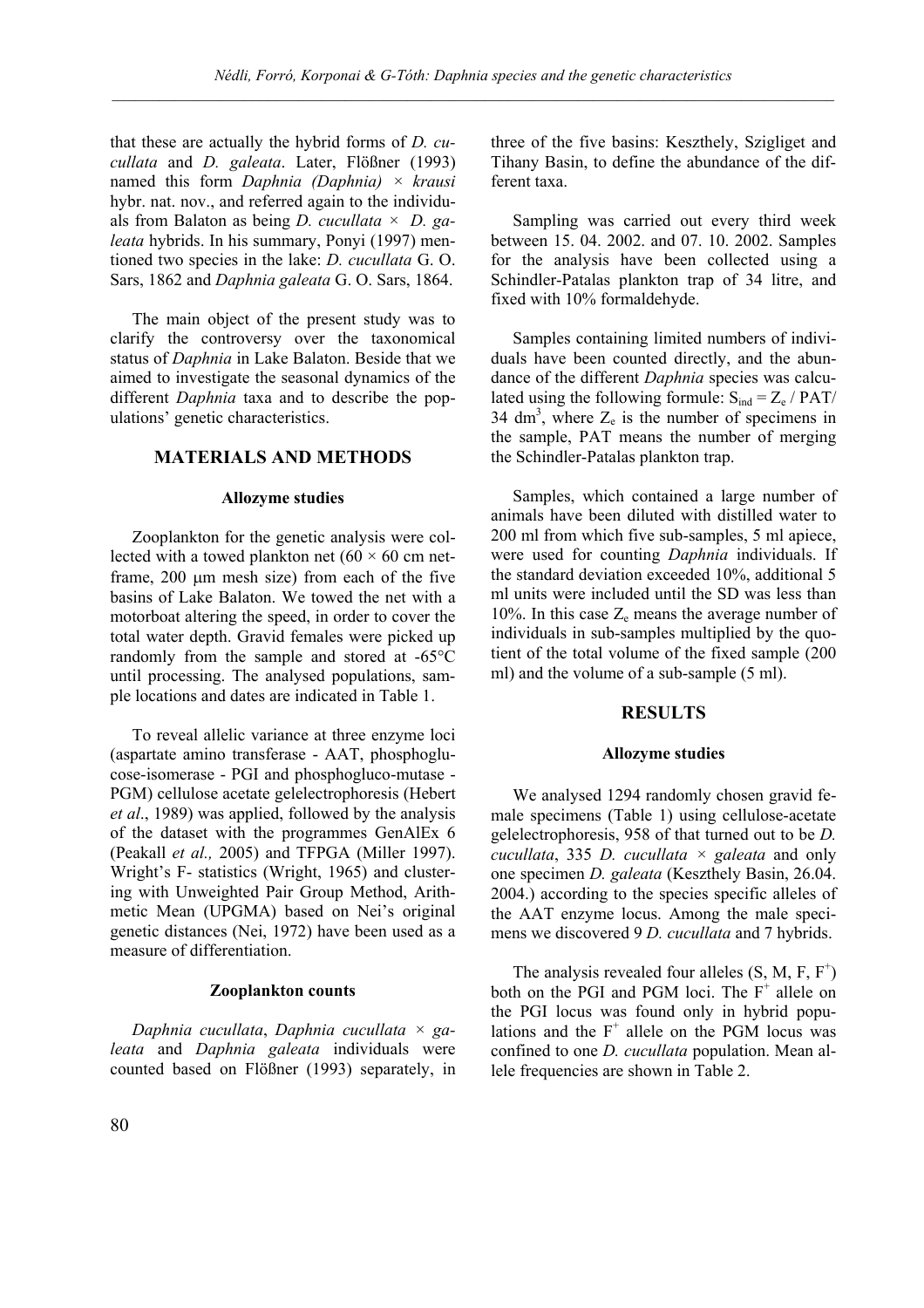| <b>Table</b> 1. Populations scored for the different alleles at the three loci. Capitals (A, B) next to the number of individuals refer to the |
|------------------------------------------------------------------------------------------------------------------------------------------------|
| different analyses. Zeros indicate that no individual of the given taxon was found on the given sampling date among the ran-                   |
| domly chosen animals                                                                                                                           |

|                                              |                          | Balatonkenese<br>(BK) Basin | Tihany<br>(T) Basin      |                  | Zánka<br>$(Z)$ Basin |                  | Szigliget<br>(S) Basin   |                          | Keszthely<br>$(K)$ Basin        |                          |
|----------------------------------------------|--------------------------|-----------------------------|--------------------------|------------------|----------------------|------------------|--------------------------|--------------------------|---------------------------------|--------------------------|
| Sampling date                                | D. cuc.                  | hybrid                      | D. cuc.                  | hybrid           | D. cuc.              | hybrid           | D. cuc.                  | hybrid                   | D. cuc.                         | hybrid                   |
| 06.05.2002                                   | $\overline{\phantom{0}}$ | $\equiv$                    | $\tau$                   | 32               |                      |                  | $\equiv$                 | $-$                      | 22                              | 45                       |
| 23.06.2002                                   |                          |                             | —                        |                  |                      |                  | 28                       | 8                        |                                 |                          |
| 01.07.2002                                   |                          |                             | 18                       | 3                |                      |                  |                          |                          | $\overbrace{\phantom{1232211}}$ |                          |
| 31.07.2002                                   |                          |                             | 21                       | 3                |                      |                  |                          |                          |                                 |                          |
| 23.08.2002                                   | 53                       | $\mathbf{0}$                | 48                       | $\boldsymbol{0}$ | 48                   | $\boldsymbol{0}$ | 43                       | $\overline{4}$           | 42                              | $\overline{4}$           |
| 19.06.2003                                   | $\overline{\phantom{0}}$ | $\overline{\phantom{0}}$    | 36                       | 19               |                      |                  | $\overline{\phantom{0}}$ | $\equiv$                 | $\equiv$                        | $\overline{\phantom{0}}$ |
| 31.07.2003                                   |                          |                             | 29                       | 13               |                      |                  |                          | $\overline{\phantom{0}}$ | 40                              | 15                       |
| 21.08.2003                                   |                          |                             | 54                       | 1                |                      |                  |                          |                          |                                 |                          |
| 15.09.2003                                   |                          |                             | 44                       | 9                |                      |                  |                          |                          |                                 |                          |
| 02.10.2003                                   |                          |                             | 47                       | 6                |                      |                  |                          |                          | $\overline{\phantom{0}}$        |                          |
| 21.10.2003                                   | $\overline{\phantom{0}}$ |                             | 35                       | 19               |                      |                  | —                        |                          | —                               |                          |
| 07.11.2003                                   |                          |                             | 45                       | 10               |                      |                  |                          |                          |                                 |                          |
| 28.11.2003                                   |                          |                             | 35                       | 19               |                      |                  |                          |                          |                                 |                          |
| 26.04.2004                                   | $\overline{\phantom{0}}$ | $\overline{\phantom{0}}$    | $\overline{\phantom{0}}$ |                  |                      |                  |                          | $\overline{\phantom{0}}$ | $\mathbf{0}$                    | 47                       |
| 07.10.2004                                   | 52                       | 17                          | 65                       | 16               | 43                   | 16               | 39                       | 15                       | 60                              | 8                        |
| Total number of individuals/ breeding season |                          |                             |                          |                  |                      |                  |                          |                          |                                 |                          |
|                                              |                          |                             |                          |                  | 48                   |                  |                          |                          | 64                              |                          |
| 2002.                                        | 53 $(A)$                 | $\mathbf{0}$                | 94(A)<br>325             | 38(B)            | (A)                  | $\mathbf{0}$     | 71(A)                    | 12                       | (A)<br>40                       | 49 $(B)$                 |
| 2003.                                        |                          |                             | (A)                      | 94(B)            |                      |                  |                          |                          | (A)                             | 15(B)                    |
| 2004.                                        | 52 $(A)$                 | 17(B)                       | 65(A)                    | 16(B)            | 43(A)                | 16(B)            | 39(A)                    | 15(B)                    | 60<br>(A)                       | 55 $(B)$                 |

Analysis of the genetic structure of the *D. cucullata* population in Lake Balaton was carried out for the samples marked with an "A" in Table 1. Wright's  $F_{IS}$  (Table 3) implied heterozygote excess on both loci,  $F_{ST}$  values indicated little genetic differentiation between the samples. Hybrid populations marked with a  $,B$ " in Table 1 have been studied to reveal differentiation. Wright's Fstatistics (Table 3) show considerable heterozygote excess at the PGI locus and heterozygote deficiency at the PGM locus. Population differentiation is moderate ( $F_{ST}$ = 0,099). UPGMA clustering (Fig. 1) reveals that the observed moderate differentiation originates mainly from the separation of two clusters.

#### **Zooplankton counts**

Results of the zooplankton counts are summarized on Fig. 2. On the first sampling date in the breeding season almost no *Daphnia* individuals could be found in the water. Number of in-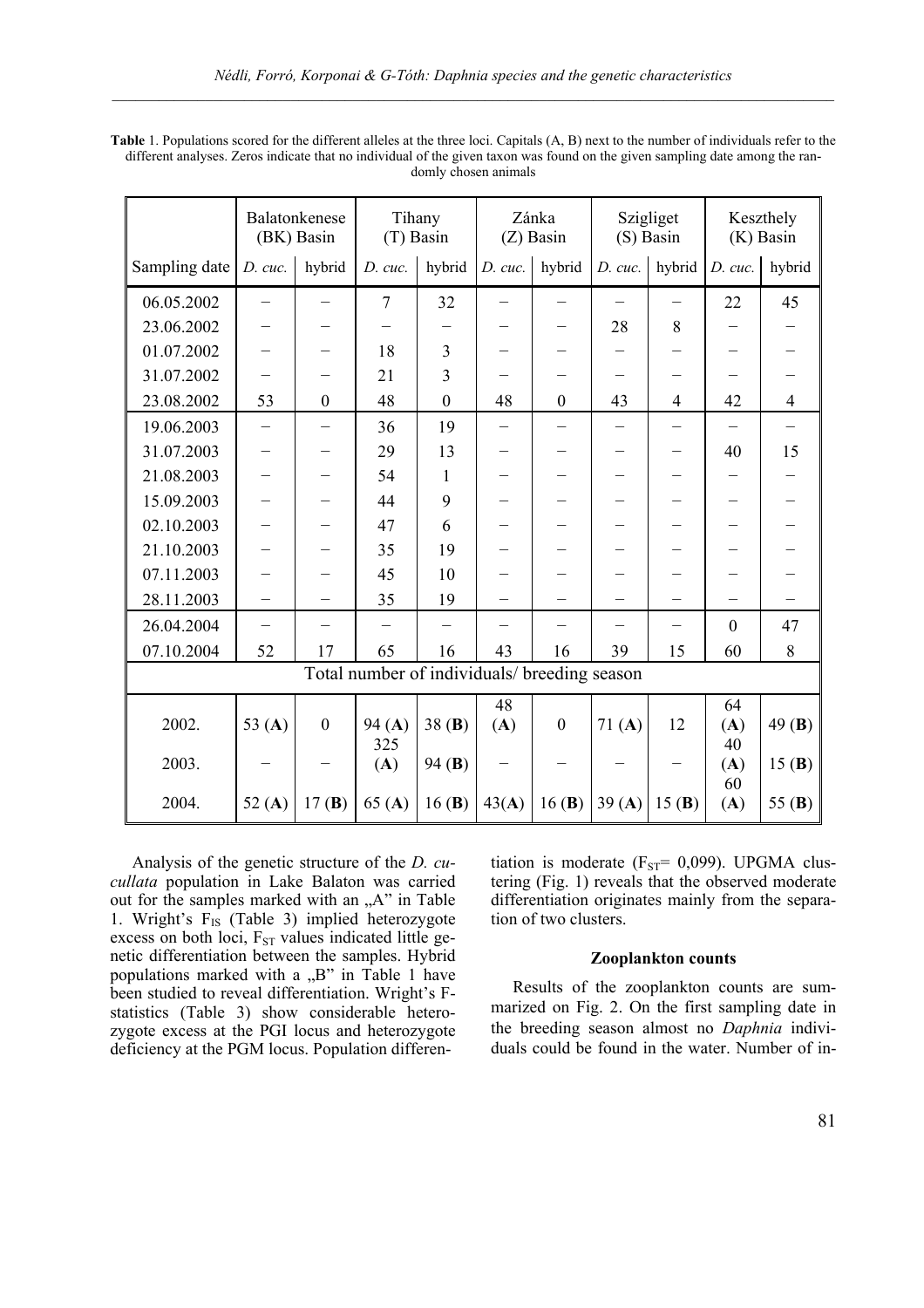|            |                | D. cucullata | D. cuc. $\times$ gal. |
|------------|----------------|--------------|-----------------------|
| PGI        | S              | 0.395        | 0.309                 |
|            | M              | 0.604        | 0.205                 |
|            | F              | 0.001        | 0.467                 |
|            | $F^+$          | 0.000        | 0.019                 |
|            | S              | 0.697        | 0.175                 |
| <b>PGM</b> | M              | 0.275        | 0.583                 |
|            | F              | 0.028        | 0.242                 |
|            | $\textbf{F}^+$ | 0.001        | 0.000                 |

**Table 2.** Mean allele frequencies of the different *Daphnia* taxa

**Table 3.** Wright's F- statistics for the *Daphnia cucullata* and *Daphnia cucullata galeata* populations

|               |                    | PGI      | <b>PGM</b> | Mean     |
|---------------|--------------------|----------|------------|----------|
| D.            | $F_{IS}$           | $-0,408$ | $-0,041$   | $-0,225$ |
| cucullata     | $\mathbf{F}_{ST}$  | 0,008    | 0,070      | 0,039    |
| D. cu.c.      | ${\bf F}_{\rm IS}$ | $-0,594$ | 0,452      | $-0,071$ |
| $\times gal.$ | ${\bf F_{ST}}$     | 0,044    | 0,154      | 0.099    |



**Figure 1.** UPGMA clustering of the hybrid populations based on Nei's original genetic distances.  $K = K$ eszthely Basin,  $S =$  Szigliget Basin,  $Z =$  Zánka Basin,  $T =$  Tihany Basin, BK = Balatonkenese Basin, numbers combined with the capitals mean the different breeding seasons. Numbers above certain branches show Nei's distance for the given node

dividuals of *D. galeata* was very low throughout the studied period. Early in May the hybrids exceeded the number of *D. cucullata* individuals in two of the three basins (Keszthely and Tihany). *D. cucullata* dominated the assemblage in every basin later. In the middle of the summer the number of the hybrids decreased strongly and rose to a slight extent in September again. However, the abundance of *Daphnia* (every taxa together) never exceeded 28.7 individuum/litre (03. 06. 2002., Szigliget Basin).

## **DISCUSSION**

Based on cellulose acetate gelelectrophoresis carried out in the present study, it has been concluded that the following *Daphnia* taxa are present in Lake Balaton: *Daphnia cucullata* G. O. Sars, 1862, *Daphnia galeata* G. O. Sars, 1864 and *Daphnia cucullata × Daphnia galeata*. The forms mentioned by Ponyi (1965) Flößner and Kraus (1986) and Flößner (1993) are probably really *D. cucullata × galeata* hybrids, as the latter authors claimed.

Spaak (1996) revealed similar mean allele frequencies for *D. galeata* and *D. cucullata × galeata* in Lake Tjeukemeer, but allele frequencies of the hybrid populations were markedly different from those of *D. cucullata*, as it was the case in Lake Balaton. Nei's genetic distance × *galeata* and *D. cucullata* was 0.71 (Spaak, 1996). Similarly, Nei's genetic distance was high (0.65) between the *D. cucullata* and hybrid populations in our case.

*D. galeata* occurs extremely rarely in Lake Balaton. Only one specimen has been found using electrophoresis and the zooplankton counts revealed *D. galeata* individuals only in samples from April, May and October in low numbers (its highest abundace was 0.3 ind/dm<sup>3</sup>, Keszthely Basin, 15.04.2002.). Hence the photos of *D. galeata*, presented by Ponyi (1997) depict, in our opinion, *D. cucullata × galeata*. However *Daphnia* taxa are not typical of Lake Balaton since the total abundance throughout the growing season was low.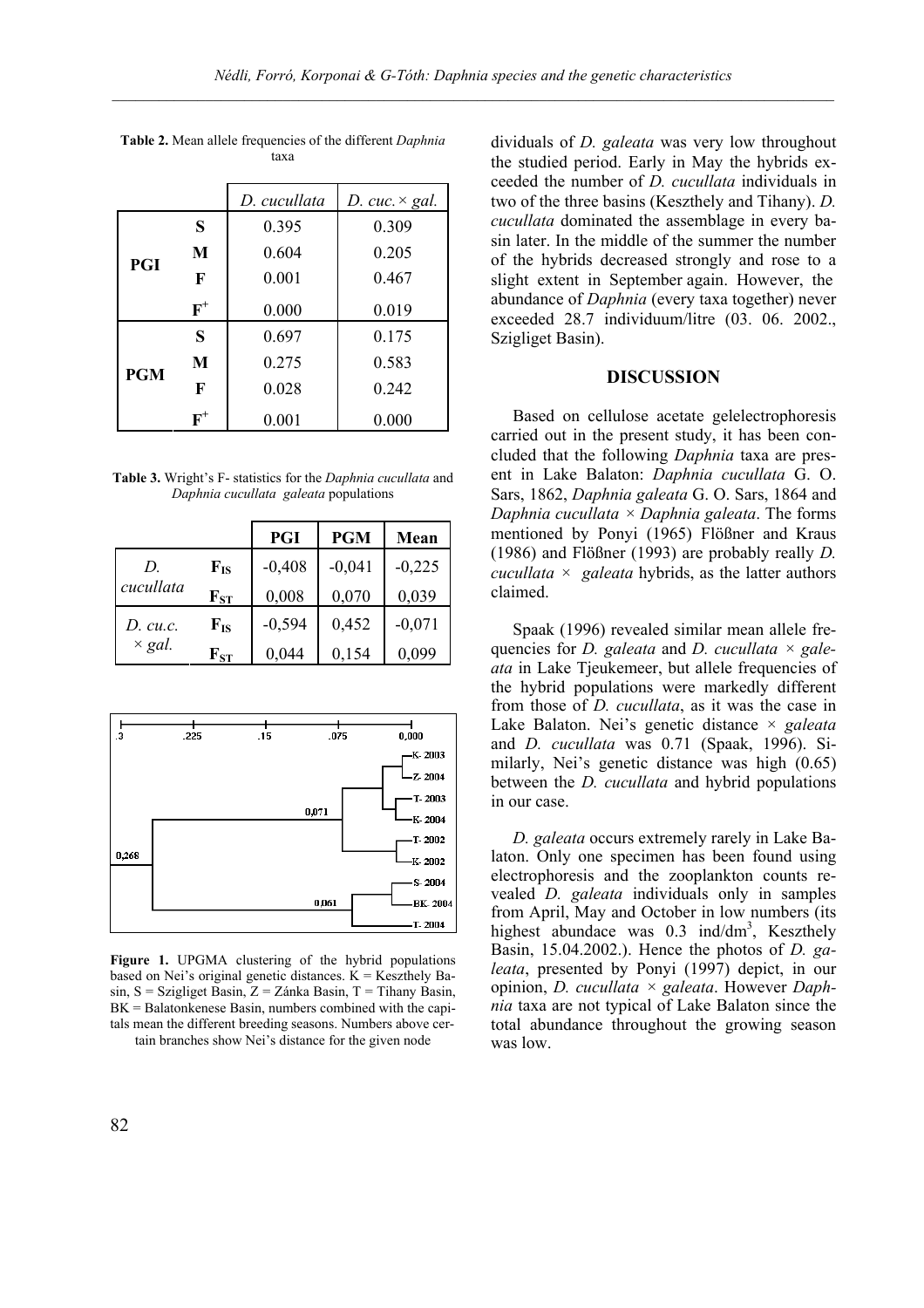

**Figure 2.** Abundance of different *Daphnia* taxa. Solid line = *D. cucullata*, dashed line = hybrid, dotted line = *D. galeata*, square = Tihany Basin,  $X =$  Keszthely Basin, triangle = Szigliget Basin

First year offspring of *Abramis brama* L. consumes solely zooplankton in Lake Balaton, it only occasionally switches to benthic feeding during fall (Specziár & Bíró, 2004). In three permanent lakes in Germany significant positive correlation was found between the intensity of selection and fish density for *D. galeata*, but not for *D. cucullata × galeata* hybrids (Müller & Seitz, 1995). Presumably, the abundance of *D. galeata*, the largest and most visible of the taxa is reduced by the predation pressure to a great extent. Since *D. cucullata × galeata* occurs together with *D. galeata* in most of the cases more detailed investigations of the ecological factors acting behind the absence of *D. galeata* are necessary.

**Acknowledgements** – We are grateful to G. Dobos and É. Hajdú for their indispensable help in the field and in the laboratory. Research was financially supported by the Hungarian Scientific Research Fund, T49098 and T32165 contracts.

# **REFERENCES**

- FLÖSSNER, D. & KRAUS, K., (1986): On the taxonomy of the *Daphnia hyalina–galeata* complex (*Crustacea: Cladocera*). *Hydrobiologia,* 137: 97-115.
- FLÖSSNER, D. (1993): Zur Kenntnis einiger *Daphnia* Hybriden (Crustacea: Cladocera). *Limnologica,* 23: 71-91.
- GIESSLER, S. (1997): Analysis of reticulate relationships within the *Daphnia longispina* species complex. Allozyme phenotype and morphology. *Journal of Evolutionary Biology,* 10: 87-105.
- HEBERT, P. D. N. & BEATON, M. J. (1989): Methodologies for allozyme analysis using cellulose acetate electrophoresis. *Helena Laboratories Beaumont, Texas,* 31 pp.
- MILLER, M. P. (1997): Tools for population genetic analyses (TFPGA) 1.3: A Windows® program for the analysis of allozyme and molecular population genetic data. *Department of Biological Sciences, Northern Arizona University.*